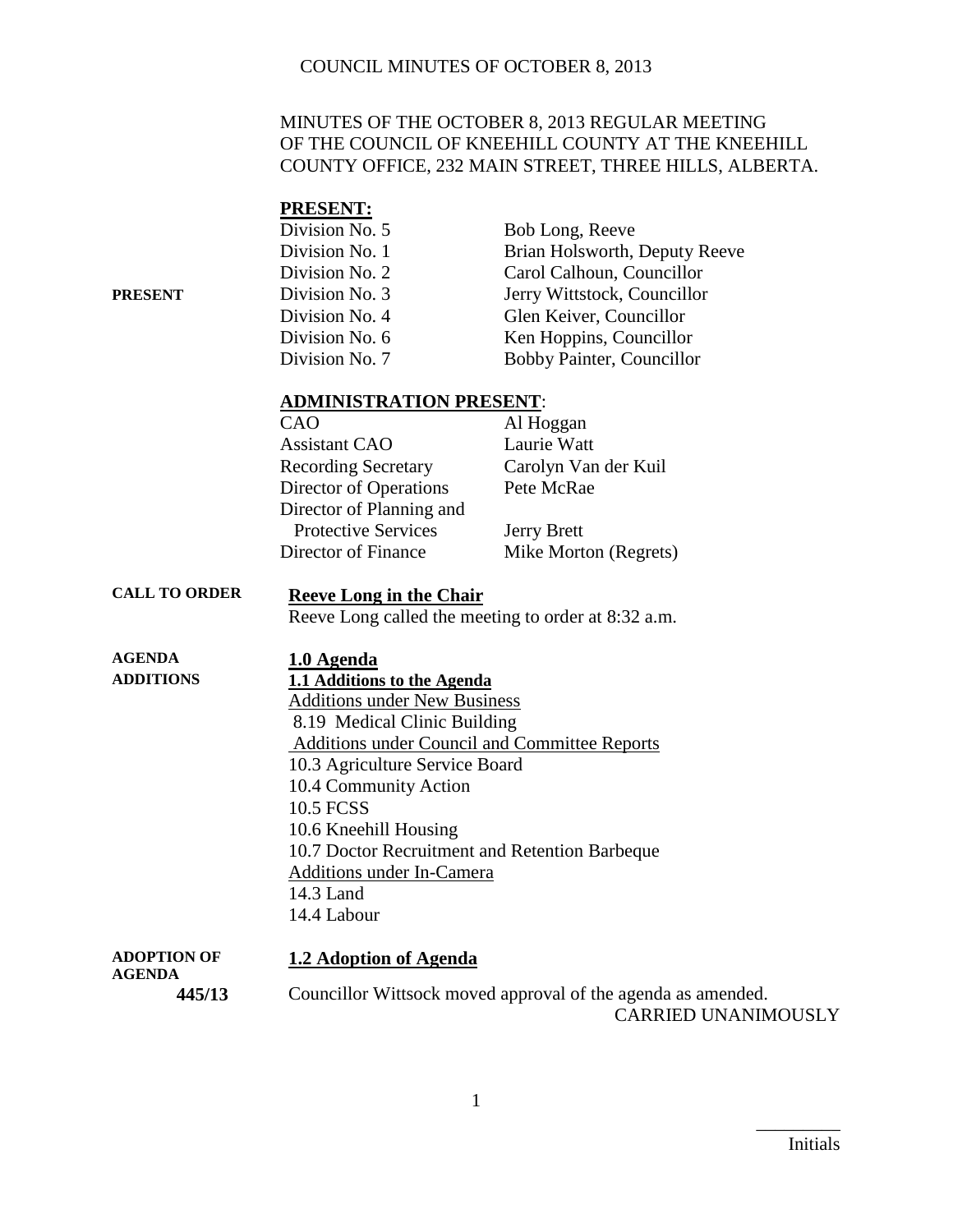| <b>MINUTES</b>      | 2.0 Minutes                                                                 |  |
|---------------------|-----------------------------------------------------------------------------|--|
|                     | 2.1 Approval of the September 24, 2013 Regular Meeting Minutes              |  |
| 446/13              | Councillor Hoppins moved approval of the September 24, 2013 Council         |  |
|                     | Meeting minutes as presented.                                               |  |
|                     | <b>CARRIED UNANIMOUSLY</b>                                                  |  |
|                     |                                                                             |  |
| <b>OPERATIONS</b>   | <b>4.0 Operations</b>                                                       |  |
| <b>OPER REPORT</b>  | <b>4.1 Operations Report</b>                                                |  |
| 447/13              | Councillor Wittstock moved that Council receive the Operations Report       |  |
|                     | as presented.                                                               |  |
|                     | <b>CARRIED UNANIMOUSLY</b>                                                  |  |
|                     |                                                                             |  |
| <b>RESTRUCTURE</b>  | <b>4.2 Restructure Position</b>                                             |  |
| <b>POSITION</b>     |                                                                             |  |
| 448/13              | Councilor Calhoun moved that Council approve the reclassification of        |  |
|                     | one of the Mechanic positions to that of Municipal Assistant -              |  |
|                     | Purchasing and Procurement.                                                 |  |
|                     | <b>CARRIED UNANIMOUSLY</b>                                                  |  |
|                     |                                                                             |  |
| <b>CASE TRACTOR</b> | <b>4.3 Case STX-335 4-WD Tractor</b>                                        |  |
| 449/13              | Councillor Holsworth moved that Council direct Administration to retain     |  |
|                     | the Case STX-335, and remove from sale list.                                |  |
|                     | <b>CARRIED UNANIMOUSLY</b>                                                  |  |
| <b>FINANCE</b>      |                                                                             |  |
| <b>RESERVES</b>     | 5.0 Finance                                                                 |  |
| 450/13              | 5.1 2013 Reserve Reappropriation                                            |  |
|                     | Councillor Calhoun moved that Council approve the reappropriation of        |  |
|                     | reserves:                                                                   |  |
|                     | \$200,000 from Strategic Plan to Parks<br>$\bullet$                         |  |
|                     | \$990,513 from Buildings to Bridges<br>$\bullet$                            |  |
|                     | \$5,763,190 from WSA to Medical Facility \$4,000,000 and Roads<br>$\bullet$ |  |
|                     | \$1,763,190                                                                 |  |
|                     | <b>CARRIED UNANIMOUSLY</b>                                                  |  |
|                     |                                                                             |  |
|                     | Debi Moon, reporter for the Capital, entered the meeting at 8:56 a.m.       |  |
| <b>BYLAW #1664</b>  | 5.2 Bylaw #1664- Assessor Designation                                       |  |
| 451/13              | Councillor Wittstock moved that first reading of Bylaw 1664, being a        |  |
|                     | Bylaw to appoint an Assessor as a Designated Officer.                       |  |
|                     | <b>CARRIED UNANIMOUSLY</b>                                                  |  |
|                     |                                                                             |  |
| 452/13              | That Councillor Hoppins moved second reading of Bylaw 1664.                 |  |
|                     | <b>CARRIED UNANIMOUSLY</b>                                                  |  |
|                     |                                                                             |  |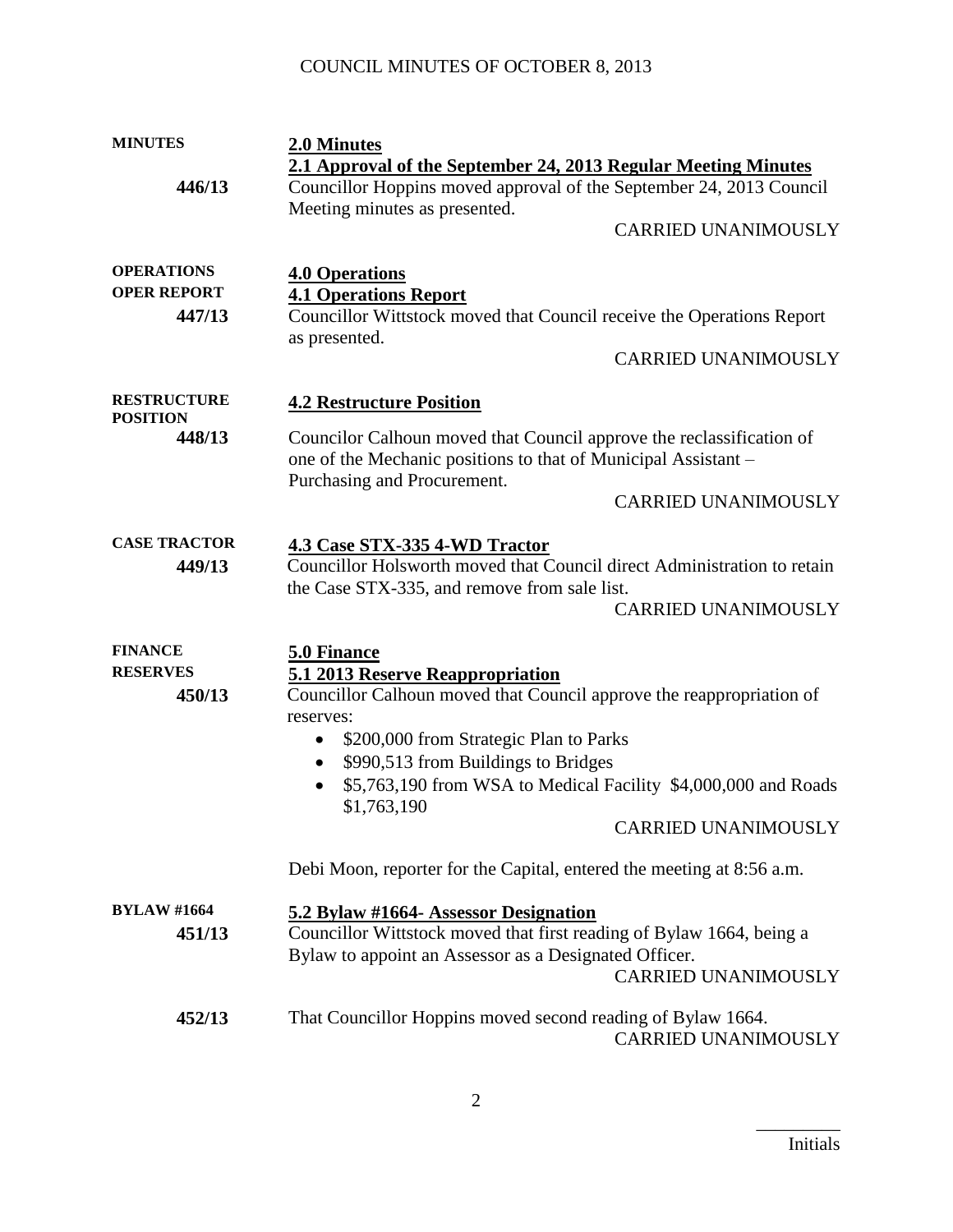| 453/13                                             | That Councillor Holsworth moved consideration to hold third reading be<br>given to Bylaw 1664.                                                                                                                                                                                                                                                                    |
|----------------------------------------------------|-------------------------------------------------------------------------------------------------------------------------------------------------------------------------------------------------------------------------------------------------------------------------------------------------------------------------------------------------------------------|
|                                                    | <b>CARRIED UNANIMOUSLY</b>                                                                                                                                                                                                                                                                                                                                        |
| 454/13                                             | That Councillor Calhoun moved third reading to Bylaw 1664.<br><b>CARRIED UNANIMOUSLY</b>                                                                                                                                                                                                                                                                          |
| <b>TAX SALE</b><br>455/13                          | <b>5.3 Tax Sale Property Appraisals</b><br>Councillor Wittstock moved that Council set the reserve bids for the<br>properties listed as per the appraisals done by the County Senior<br>Assessor.<br><b>CARRIED UNANIMOUSLY</b>                                                                                                                                   |
| <b>BUS ARISING</b><br>2014 STRAT PLAN<br>456/13    | <b>7.0 Business Arising from Previous Minutes</b><br>7.1 2014 Strategic Planning Report<br>Councillor Holsworth moved that Council receive the 2014 Strategic<br>Action Summary Report and Strategic Action Chart.<br><b>CARRIED UNANIMOUSLY</b>                                                                                                                  |
|                                                    | The meeting recessed from 9:15 a.m. to 9:27 a.m.                                                                                                                                                                                                                                                                                                                  |
|                                                    | When meeting reconvened the Grade 6 class from Three Hill School was<br>in attendance.                                                                                                                                                                                                                                                                            |
| <b>NEW BUSINESS</b><br><b>CAO REPORT</b><br>457/13 | <b>8.0 New Business</b><br>8.1 CAO Report<br>Councillor Holsworth moved that the CAO Report for September 2013<br>be received for information.<br><b>CARRIED UNANIMOUSLY</b>                                                                                                                                                                                      |
| <b>WAGE &amp; SALARY</b><br>458/13                 | 8.2 2014 Wage and Salary Grid<br>Councillor Calhoun moved that Council approve the wage and salary grid<br>as presented with defined steps.<br>CARRIED UNANIMOUSLY                                                                                                                                                                                                |
| <b>SRO REQUEST</b><br>459/13                       | 8.3 School Resource Officer Request<br>Councillor Calhoun moved That Council provides support to the School<br>Resource Officer Program, by donating \$200.00 to have a Christmas Tree<br>decorated for Kneehill County to be auctioned off at the School Resource<br>Officer fundraiser on November 29th, 2013 at the Trochu Hall.<br><b>CARRIED UNANIMOUSLY</b> |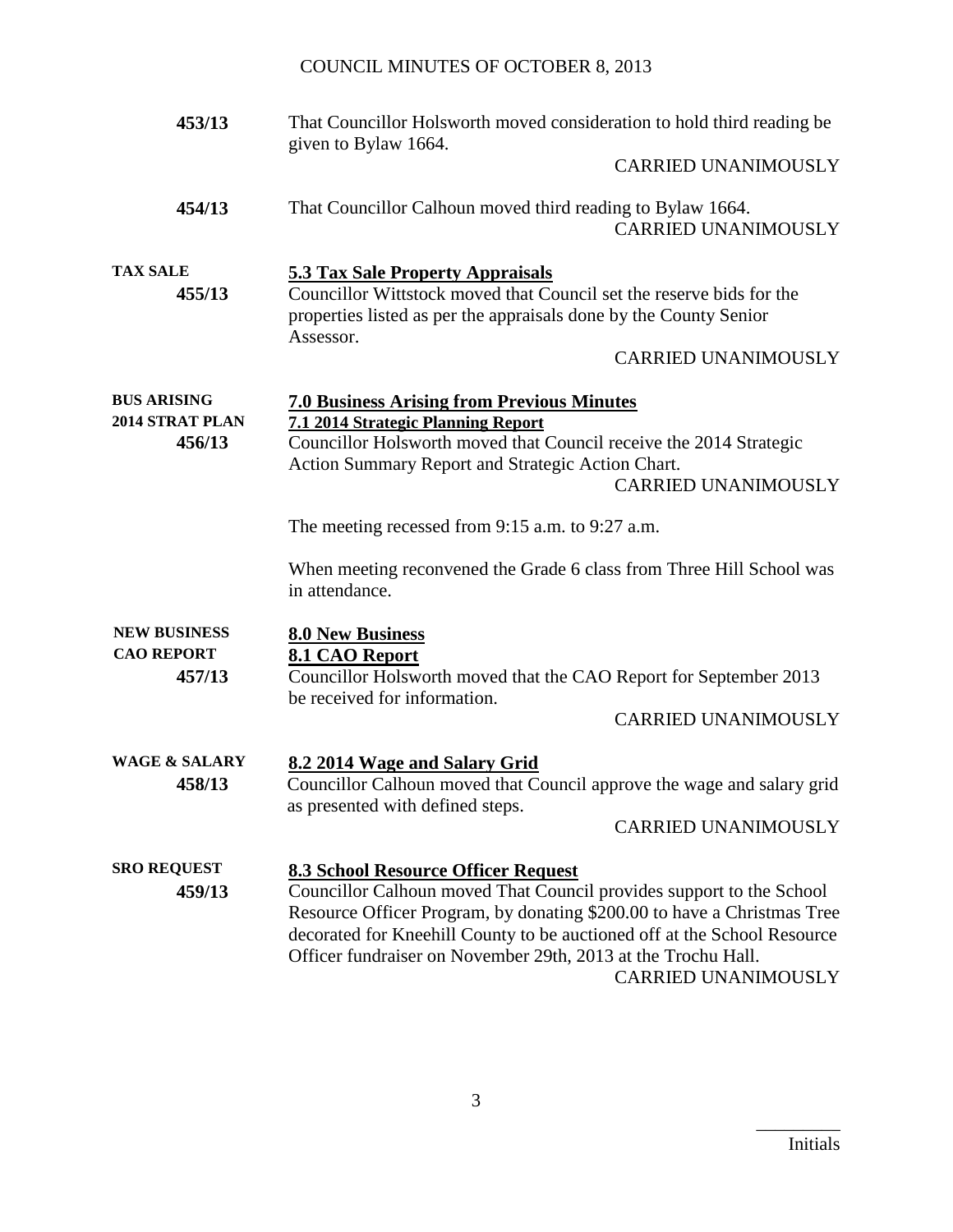| <b>COUNCILLOR</b><br><b>ORIENTATION</b> | <b>8.4 Councillor Orientation</b>                                                                                                                                                                                                                                                                                      |  |
|-----------------------------------------|------------------------------------------------------------------------------------------------------------------------------------------------------------------------------------------------------------------------------------------------------------------------------------------------------------------------|--|
| 460/13                                  | Councillor Wittstock moved that Council authorize the attendance of all<br>Council members to attend the Councillor Orientation on October 31,<br>2013 in Linden facilitated by Gordon McIntosh.                                                                                                                       |  |
|                                         | <b>CARRIED UNANIMOUSLY</b>                                                                                                                                                                                                                                                                                             |  |
| <b>COMM POLICY</b>                      | <b>8.5 Communication Policy</b>                                                                                                                                                                                                                                                                                        |  |
| 461/13                                  | Councillor Holsworth moved that Council approve the Communications                                                                                                                                                                                                                                                     |  |
|                                         | Policy as presented.<br><b>CARRIED UNANIMOUSLY</b>                                                                                                                                                                                                                                                                     |  |
| <b>EOEP</b>                             | <b>8.6 Elected Officials Education Program</b>                                                                                                                                                                                                                                                                         |  |
| 462/13                                  | Councillor Calhoun moved that Council allow Council members who<br>have not already attended the Elected Officials Education Program, Ethic<br>seminar to attend the education program facilitated by Gord McIntosh on<br>November 12th, 2013 at the Shaw Convention Centre in Edmonton.<br><b>CARRIED UNANIMOUSLY</b> |  |
|                                         | The meeting recessed from 9:56 a.m. to 10:08 a.m.<br>When the meeting reconvened Ed Miller, Lyle Miller and Norman Thurn<br>were in attendance.                                                                                                                                                                        |  |
| <b>DELEGATION</b>                       | <b>3.0 Delegations</b><br>3.2 Ed Miller<br>Ed Miller, Lyle Miller and Norman Thurn presented to Council their<br>concern regarding the black dirt trail road at Range Road 24-3, SW 34-<br>28-24 W4.                                                                                                                   |  |
|                                         | Ed Miller, Lyle Miller and Norman Thurn left the meeting at 10:29 a.m.                                                                                                                                                                                                                                                 |  |
|                                         | The meeting recessed from $10:30$ a.m. to $10:35$ a.m.                                                                                                                                                                                                                                                                 |  |
|                                         | When the meeting reconvened the Grade Six Class from Three Hills<br>School were not present.                                                                                                                                                                                                                           |  |
| <b>POLICY #3-11</b>                     | 8.7 Policy #3-11- Legal Costs Review                                                                                                                                                                                                                                                                                   |  |
| 463/13                                  | Councillor Calhoun moved that, Policy 3-11 Legal Costs, be accepted as<br>proposed and presented.                                                                                                                                                                                                                      |  |
|                                         | CARRIED UNANIMOUSLY                                                                                                                                                                                                                                                                                                    |  |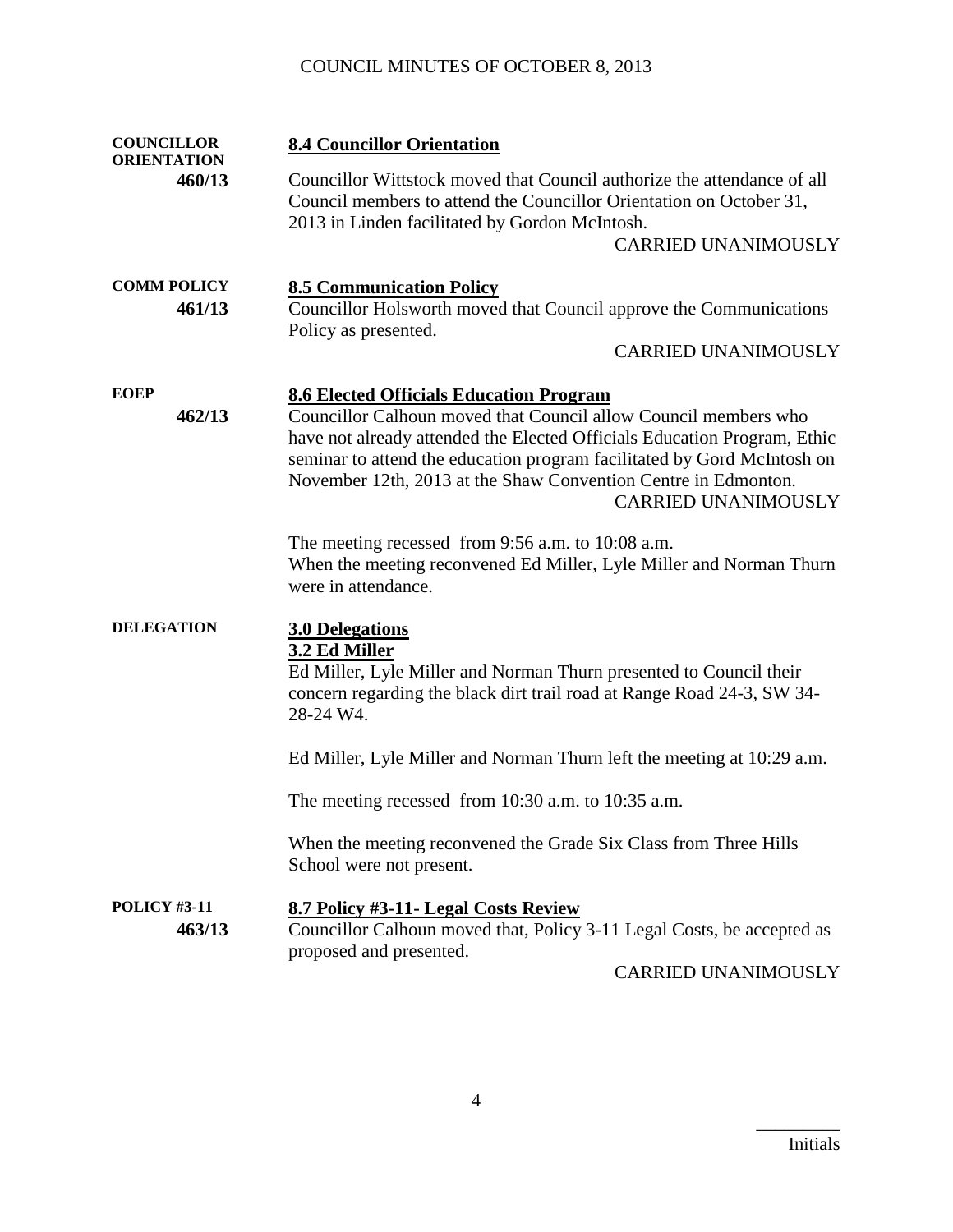| <b>POLICY #3-13</b>   | 8.8 Policy #3-13- Media Policy Review                                  |
|-----------------------|------------------------------------------------------------------------|
| 464/13                | Councillor Wittstock moved that, Policy 3-13 Media Policy, be accepted |
|                       | as proposed and presented.                                             |
|                       | <b>CARRIED UNANIMOUSLY</b>                                             |
| <b>POLICY #3-14</b>   | 8.9 Policy #3-14- Meeting Divisional Review                            |
| 465/13                | Councillor Calhoun moved that, Policy 3-14 Meetings-Divisional, be     |
|                       | accepted as proposed and presented.                                    |
|                       | <b>CARRIED UNANIMOUSLY</b>                                             |
| <b>POLICY #3-14-1</b> | 8.10 Policy #3-14-1- Meetings with Ratepayers Review                   |
| 466/13                | Councillor Calhoun moved that, Policy 3-14-1 Meetings-With             |
|                       | Ratepayers, be accepted as proposed and presented.                     |
|                       | <b>CARRIED UNANIMOUSLY</b>                                             |
| 467/13                | Councillor Holsworth moved that Administration investigate and bring   |
|                       | back to Council a Councillor Terms of Reference for Council to review. |
|                       | <b>CARRIED</b>                                                         |
| <b>POLICY #3-15</b>   | 8.11 Policy #3-15- Overnight Expenses Review                           |
| 468/13                | Councillor Wittstock moved that, Policy 3-15 Overnight Expenses, be    |
|                       | accepted as proposed and presented.                                    |
|                       | <b>CARRIED UNANIMOUSLY</b>                                             |
| <b>POLICY #3-17-2</b> | 8.12 Policy #3-17-2- Council Appointments Review                       |
| 469/13                | Councillor Holsworth moved that, Policy 3-17-2 Council Appointments,   |
|                       | be accepted as proposed and presented.                                 |
|                       | <b>CARRIED UNANIMOUSLY</b>                                             |
| <b>POLICY #3-19-1</b> | 8.13 Policy #3-19-1- Reimbursement Mileage Review                      |
| 470/13                | Councillor Hoppins moved that, Policy 3-19-1 Reimbursement -           |
|                       | Mileage, be accepted as amended.                                       |
|                       | <b>CARRIED UNANIMOUSLY</b>                                             |
| <b>POLICY #3-19-2</b> | 8.14 Policy #3-19-2- Reimbursement Meals Review                        |
| 471/13                | Councillor Hoppins moved that, Policy 3-19-2 Reimbursement - Meals,    |
|                       | be accepted as amended.                                                |
|                       | <b>CARRIED UNANIMOUSLY</b>                                             |
| <b>POLICY #3-19-3</b> | 8.15 Policy #3-19-3- Council Appointments Reimbursement Review         |
| 472/13                | Councillor Hoppins moved that, Policy 3-19-3 Council Appointees        |
|                       | Reimbursement, be accepted as proposed and presented.                  |

CARRIED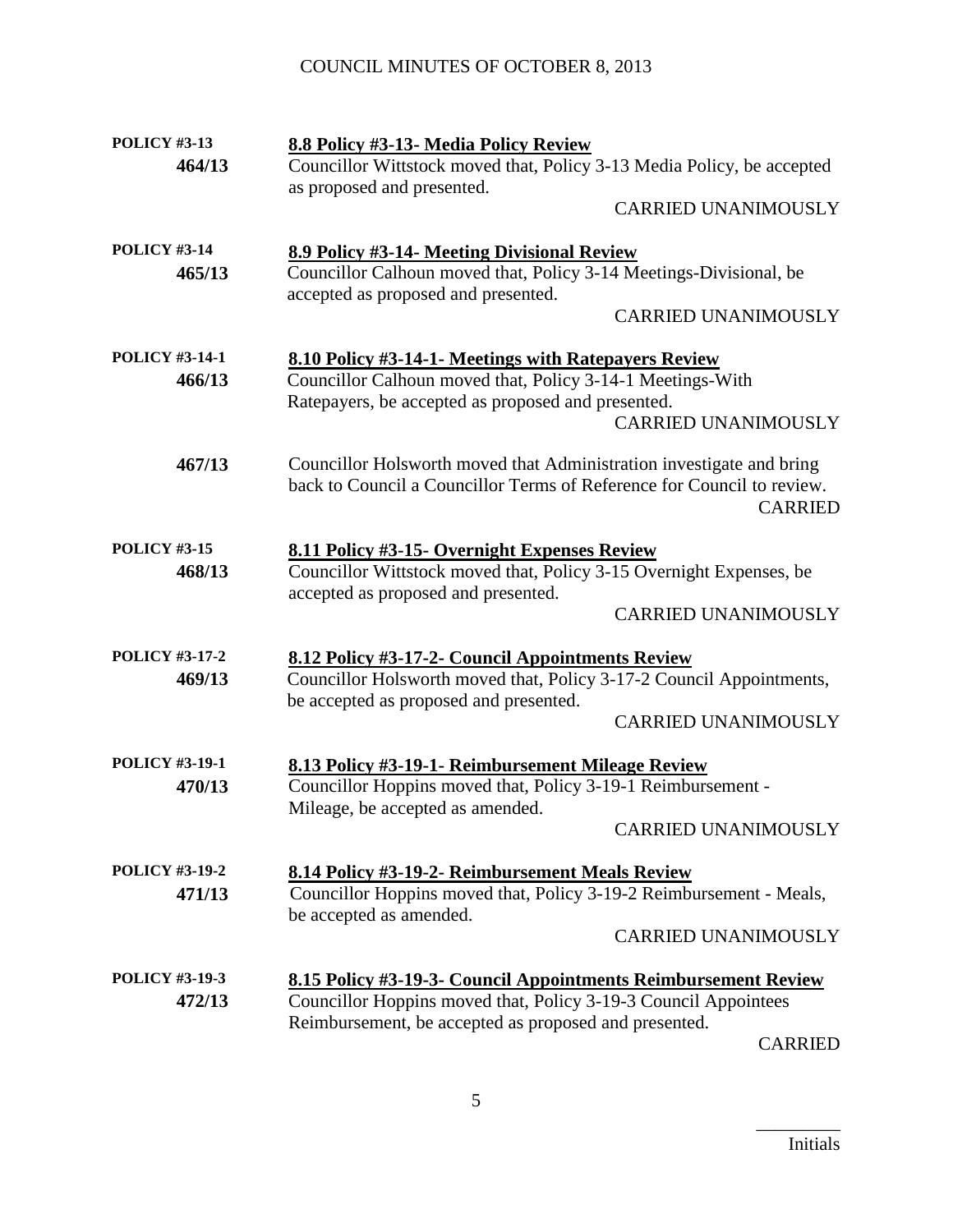| <b>SPECIAL MTG</b><br><b>REQUEST</b> | <b>8.16 Special Meeting Request</b>                                                                                                                                                                         |                            |
|--------------------------------------|-------------------------------------------------------------------------------------------------------------------------------------------------------------------------------------------------------------|----------------------------|
| 473/13                               | Councillor Painter moved that Council approve the Special Meeting dates<br>of Monday, October 21 <sup>st</sup> at 9:00 a.m. to discuss the draft 2014 budget,<br>and the date be advertised to the public.  |                            |
|                                      |                                                                                                                                                                                                             | <b>CARRIED UNANIMOUSLY</b> |
| <b>HR POLICY AMEND</b><br>474/13     | <b>8.17 Human Resource Policy Amendment</b><br>Councillor Calhoun moved that Council approve the amendment to Item<br>23 of the Human Resource Policy to Section 23.4 of the Early Retirement<br>Incentive. | <b>CARRIED UNANIMOUSLY</b> |
| <b>CITIZEN ENGAGE</b>                | <b>8.18 Citizen Engagement Meeting Dates</b>                                                                                                                                                                |                            |
| <b>MTG DATES</b><br>475/13           | Reeve Long moved that Council receive this as information.                                                                                                                                                  | <b>CARRIED UNANIMOUSLY</b> |
| <b>MEDICAL CLINIC</b><br>476/13      | <b>8.19 Kneehill Medical Clinic</b><br>Councillor Hoppins moved that Council go into In-Camera at 11:31 a.m.                                                                                                | <b>CARRIED UNANIMOUSLY</b> |
|                                      | Debi Moon left the meeting at 11:31 a.m.                                                                                                                                                                    |                            |
| 477/13                               | Councillor Holsworth moved the meeting out of In-Camera at 11:44 a.m.                                                                                                                                       | <b>CARRIED UNANIMOUSLY</b> |
| 478/13                               | Reeve Long moved that Council approve the land acquisition and design<br>phase in consultation with the Kneehill County Building Committee with<br>funds to come from the Medical Capital Reserves fund.    | <b>CARRIED UNANIMOUSLY</b> |
|                                      | The meeting recessed from 11:47 a.m. to 1:04 p.m.                                                                                                                                                           |                            |
| <b>IN-CAMERA</b><br>479/13           | 14.0 In Camera<br>Reeve Long moved that Council go into In-Camera at 1:05 p.m.                                                                                                                              | <b>CARRIED UNANIMOUSLY</b> |
|                                      | Carolyn Van der Kuil, Laurie Watt, Jerry Brett and Pete McRae left the<br>meeting at $2:10$ p.m.                                                                                                            |                            |
|                                      | Councillor Calhoun, and Al Hoggan left the meeting at 2:40 p.m.                                                                                                                                             |                            |
|                                      | Al Hoggan, Carolyn Van der Kuil, Laurie Watt and Jerry Brett returned<br>to the meeting at 3:25 p.m.                                                                                                        |                            |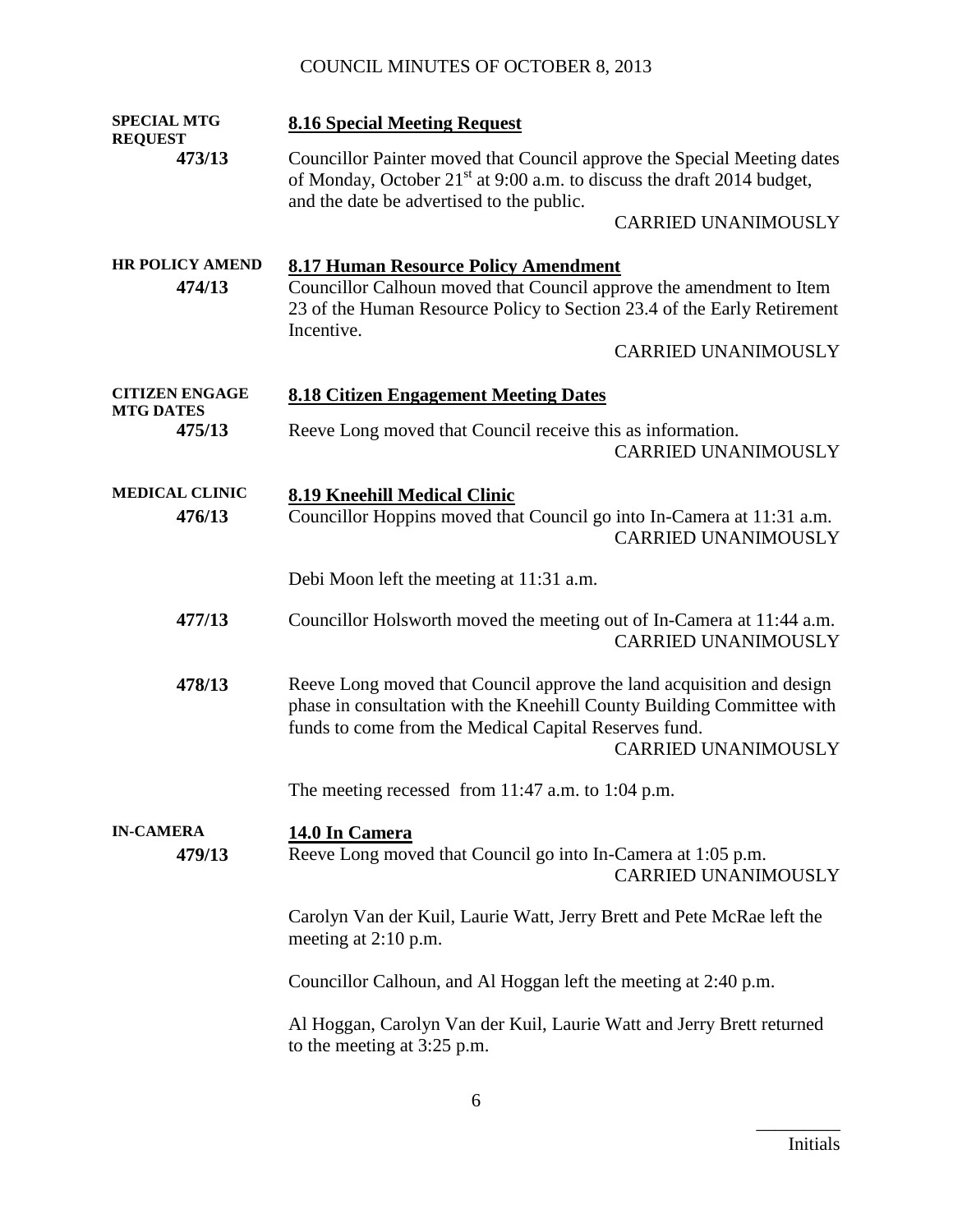| 480/13                                       | Councillor Wittstock moved the meeting out of In-Camera at 3:25 p.m.<br><b>CARRIED UNANIMOUSLY</b>                                                                                                                                                                                                                            |  |
|----------------------------------------------|-------------------------------------------------------------------------------------------------------------------------------------------------------------------------------------------------------------------------------------------------------------------------------------------------------------------------------|--|
| <b>IN-CAMERA</b>                             | <b>15.0 Motions from In-Camera</b>                                                                                                                                                                                                                                                                                            |  |
| <b>MOTIONS</b><br>481/13                     | Councillor Painter moved that December 4 <sup>th</sup> , 2013 at 9:00 a.m. will be<br>the date for the Public Hearing for Bylaw 1657 Badlands Motorsports<br>Resort Redesignation from "A" Agriculture to "DC" Direct Control. The<br>notice will also be advertised for four weeks in advance of the public<br>hearing date. |  |
|                                              | <b>CARRIED UNANIMOUSLY</b>                                                                                                                                                                                                                                                                                                    |  |
| 482/13                                       | Councillor Holsworth moved that the Chief Administrator Officer<br>probationary period be waived effectively immediately and that the<br>salary increase that was agreed upon will be effective January 1, 2014.<br><b>CARRIED UNANIMOUSLY</b>                                                                                |  |
| <b>COUNCIL REPORTS</b><br><b>COM FUTURES</b> | <b>10.0 Council and Committee Reports</b><br><b>10.1 Community Futures Wildrose</b> -Minutes from the September 5,<br>2013 meeting were submitted by Councillor Holsworth.                                                                                                                                                    |  |
| <b>RDRWA</b>                                 | <b>10.2 Red Deer River Watershed Alliance Workshop-Written report</b><br>was submitted from Councillor Painter on the Workshop he attended.                                                                                                                                                                                   |  |
| <b>ASB</b><br>483/13                         | <b>10.3 Agricultural Service Board-</b><br>Councillor Hoppins moved that Council approve attendance of Council<br>who would wish to attend the November 7, 2013 Central Region<br>Agricultural Service Board Conference in Three Hills.<br><b>CARRIED UNANIMOUSLY</b>                                                         |  |
| <b>COMM ACTION</b>                           | <b>10.4 Community Action-</b> No report.                                                                                                                                                                                                                                                                                      |  |
| <b>FCSS</b>                                  | <b>10.5 Kneehill Regional FCSS-</b> No report.                                                                                                                                                                                                                                                                                |  |
| <b>KNEHILL HOUSING</b>                       | 10.6 Kneehill Housing- No report.                                                                                                                                                                                                                                                                                             |  |
| DR. R&R                                      | <b>10.7 Kneehill Regional Doctor Recruitment and Retention BBQ- No</b><br>report.                                                                                                                                                                                                                                             |  |
| 484/13                                       | Councillor Painter moved that Council receive the Council and<br>Committee reports as presented.<br><b>CARRIED UNANIMOUSLY</b>                                                                                                                                                                                                |  |
|                                              |                                                                                                                                                                                                                                                                                                                               |  |